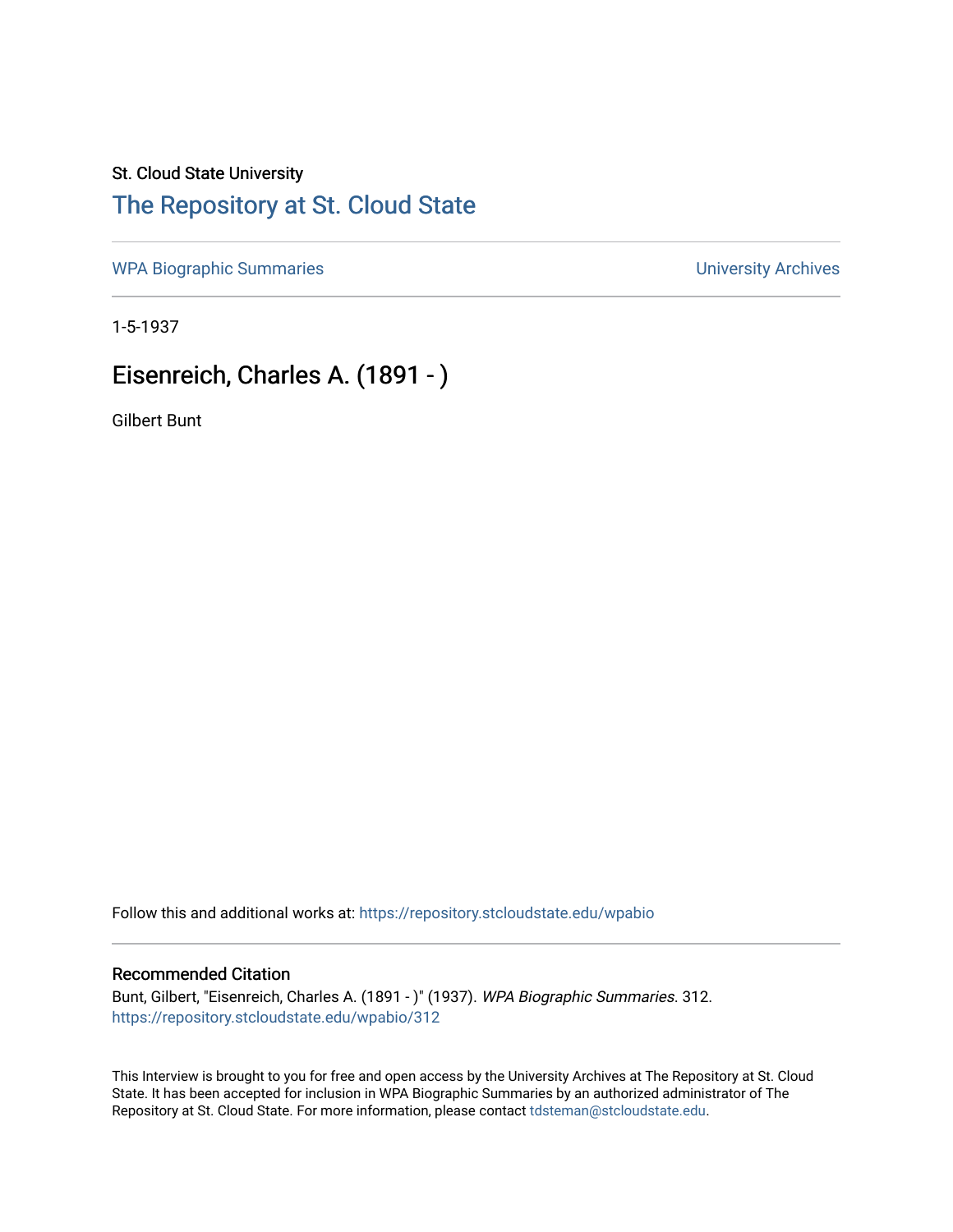#### EISENREICH, CHARLES A.

### FILE NO. B-327

Chareles A. Eisenreich was born in Germany in 1871 to John and Mary (Waninger) Eisenreich.

Charles came to America with his parents in 1874 when he was three years of age. They first settled at Saint George, in Meeker County, and in 1895 they moved to Clara City and from there to Lamberton, Minnesota. John Eisenreich farmed until the time of the death of his wife, Mary ( Waninger) Eisenreich, who died in April 1920.

Mr. John Eisenreich went to Washington where he spent his remaining years and it was there he past away.

There were seven children in the Eisenreich family, John in Butte. Montana: Michael, Saint Cloud; Wilfred, in Chippawa Falls, Wisconsin; Joseph, Murduck, Minnesota; Marie (Eisenreich) Myers, Lamberton, Minnesota, Tillie (Eisenreich) Borreson, in Saint Cloud, Minnesota.

Charles Eisenreich was married on 27th day of April. 1908 to Mary Condon of Murduck, Minnesota. After their marriage, Charles started farming. He farmed for a period of five years, after which he took employment with the Great Northern Railway as chief engineer on the bridge crew. He held that position for two years and was then transfered to the car shops as a foreman, a job he held for five years. At that time he decided to take employment at the State Reformatory, where he remained for five years. He also worked for the Breen Hotel for two vears and is now employed at the Royal Granite Company.

Charles and Mary (Condon) Eisenreich had seven children born to them William, Leonard (now dead) Leo, Clifford, Marie(Deceased) Mathilda, and Shirley Ann.

Interviewed: Charles Eisenreich January 5, 1937 Date: Interviewed by: Gilbert Bunt

Publication Granted